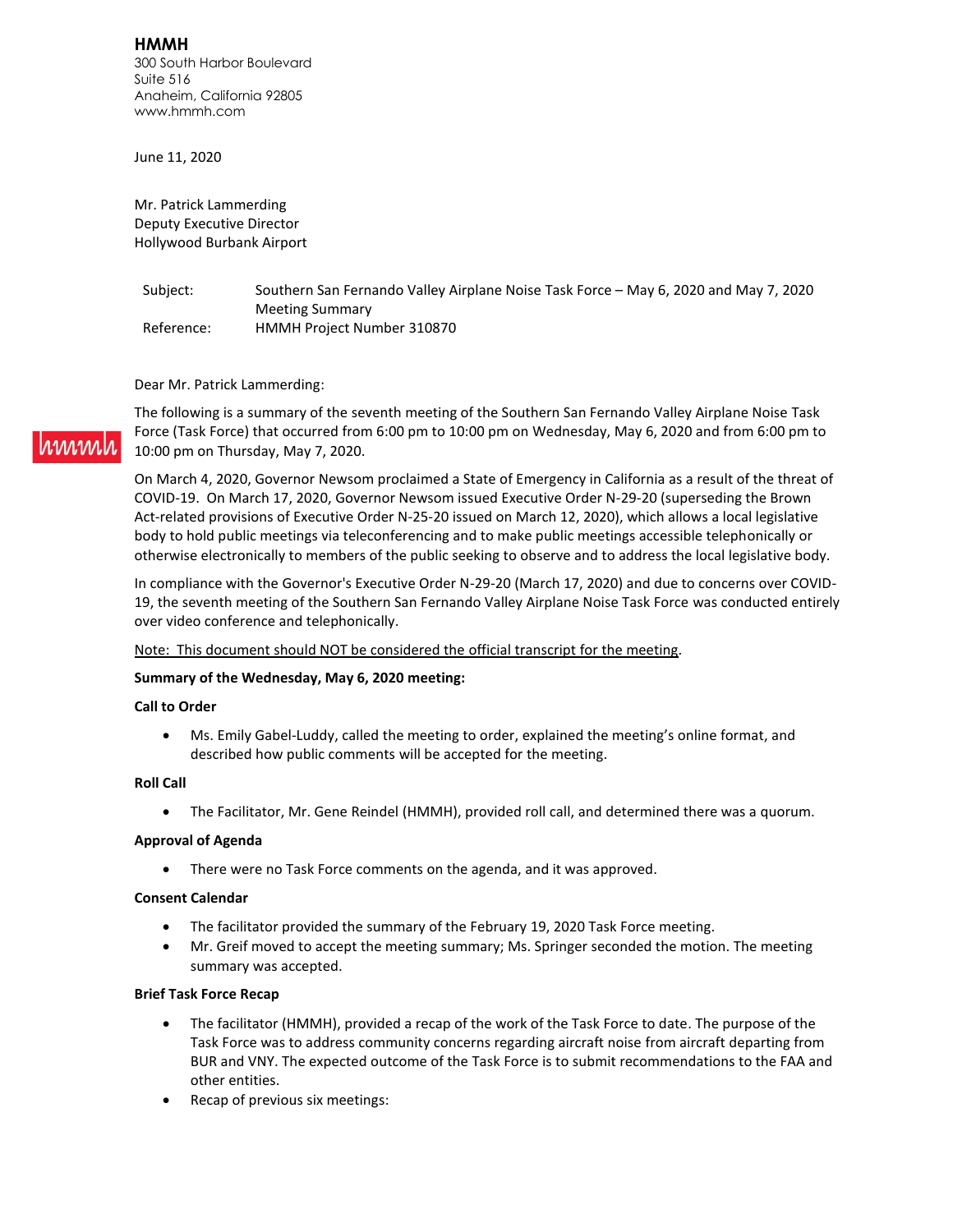- o **Meeting 1:** Purpose, protocol, meeting process
- o **Meeting 2:** One community group presentation
- o **Meeting 3:** FAA, HMMH and four community group presentations
- o **Meeting 4:** FAA, Southwest Airlines and HMMH presentations
- o **Meeting 5:** FAA, HMMH and four community group presentations
- o **Meeting 6:** Task Force Member and HMMH presentations

#### **Community Group Comment**

- A total of nine (9) groups submitted comments to the Task Force, these are: Benedict Hills Estates/Benedict Hills HOA, Advocates for Viable Airport Solutions, Encino Neighborhood Council, San Fernando Valley Coalition for Clean Air, Save Coldwater Canyon, Sherman Oaks and Encino for Quiet Skies, Studio City for Quiet Skies, UproarLA, and Valley Village HOA.
- Each community group speaker was given up to three (3) minutes to speak. After these comments were received, the agenda shifted to Public Comment.

#### **Public Comment**

- The public comment portion of the meeting was conducted following protocols established in the agenda **MMMM** distributed prior to the Task Force Meeting.
	- $\circ$  Public comments were accepted online via a web form with an approximate 200-word limit. Members of the public could access the webform via Hollywood Burbank Airport's website at [www.hollywoodburbankairport.com/noise-environment/noise-task-force.](http://www.hollywoodburbankairport.com/noise-environment/noise-task-force) Alternatively, members of the public could submit comments via telephone to (818) 485-1449, with a one-minute limit. Written comments were accepted for each agenda item up until that agenda began, with the exception of this dedicated Public Comment agenda item which remained open for an additional 15 minutes.
	- $\circ$  Telephone comments must have been received at least 24 hours prior to the start of the meeting.
	- o The first 200 words of each submitted written comment were read aloud, and the first minute of each received oral comment were transcribed and read aloud. The Public Comment concluded at 10:00PM with public comments that were not able to be read but had been recorded. The chair closed the meeting and stated that the meeting will continue on Thursday, May 7, 2020.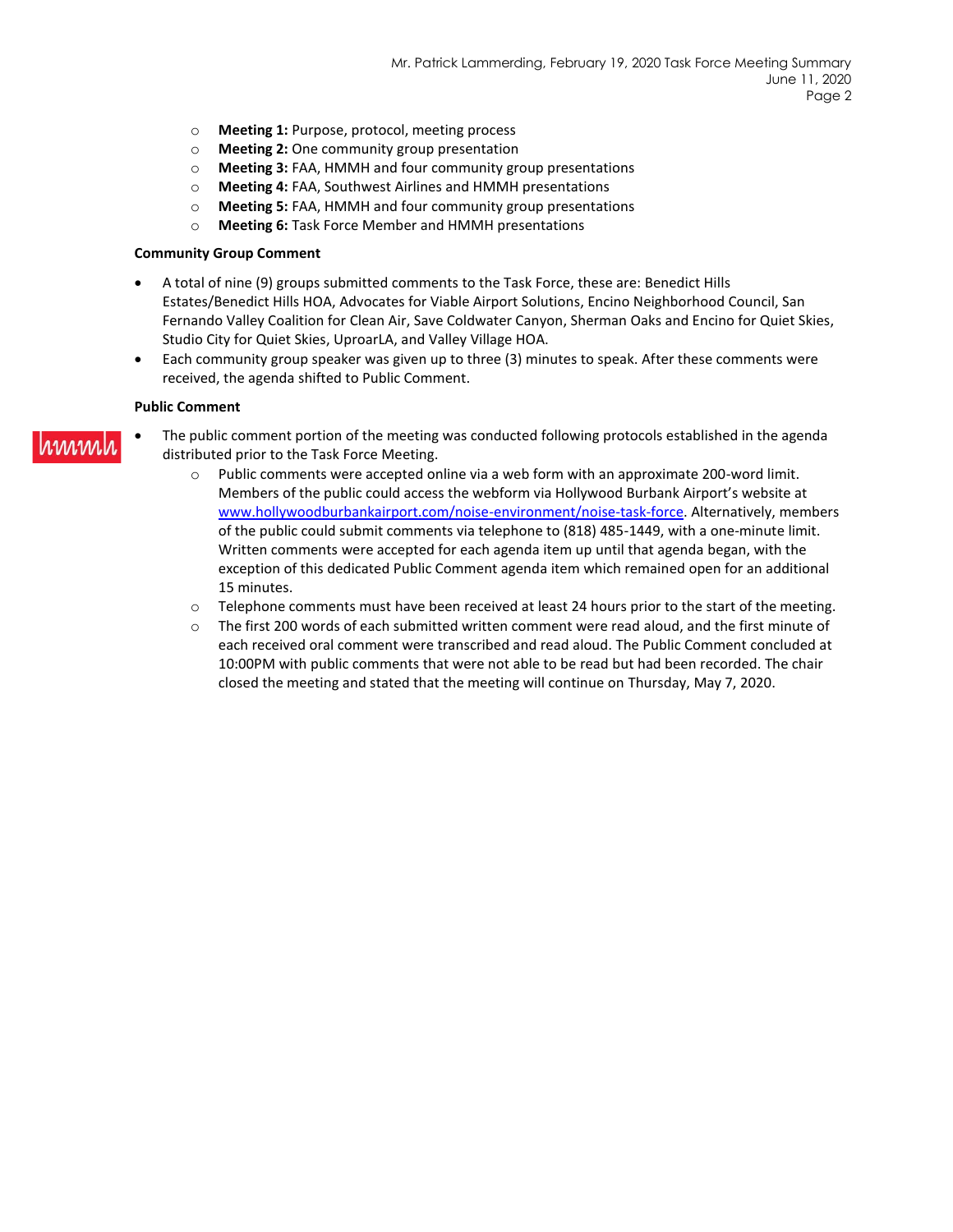#### **Summary of the Thursday, May 7, 2020 meeting:**

## **Call to Order**

• The Chair, Ms. Emily Gabel-Luddy, reconvened and called the meeting to order. The chair then explained the meeting's online format and described how public comments will be accepted for the meeting.

## **Roll Call**

• The Facilitator, Mr. Gene Reindel (HMMH), provided roll call, and determined there was a quorum.

#### **Public Comment**

• There were ten public comment submitted on the proposed By Law changes, and three were read aloud as some were similar in nature. At the conclusion of public comments, the facilitator turned to the next agenda item.

## **Proposed By Law Changes**

- ımmı
- The current Task Force by-laws require a majority vote to approve a recommendation. A change to the bylaws would require four votes to approve a recommendation. There was discussion on what to do in the case of a tie, and if an asterisk would be used to denote such a vote result. Vote totals will be included as an attachment but will not be included as part of the individual recommendations.
- The Chair moved to vote on the by-law's amendment; Mr. Krekorian seconded the motion. o The by-laws amendment was approved with a majority vote of 6-1.

#### **Task Force Member Discussion**

• Four non-voting members of the Task Force submitted comments. Two written comments were received from Congressman Ted Lieu and Congressman Tony Cardenas that were read aloud. Two audio messages from Congressman Adam Schiff and Congressman Brad Sherman were played out loud. Federal representatives of California also wrote a letter to FAA Administrator Dickerson.

#### **Task Force Member Approval of Recommendations**

- This began with a presentation by HMMH titled "Final  $7<sup>th</sup>$  Meeting of the South Fernando Valley Airplane Noise Task Force". The Task Force has developed 19 recommendations, covering six categories to be voted on. The six categories are: southern shift in flight track, slow departing aircraft, concentration of flight tracks, unequal distribution of aircraft noise, nighttime aircraft noise, and insufficient noise mitigation.
- To get to this point members were asked to provide recommendations, then, HMMH consolidated the recommendations. From this consolidated list, expectations should be managed: no additional recommendations were included to those provided to the Task Force Members on April 30, 2020. No major revisions should be made at this point.
- In order to facilitate a voting process for the Task force, the following rules were followed:
	- $\circ$  Facilitator will read the consolidated recommendations and summarize HMMH's notes.
	- $\circ$  Facilitator will then ask for a motion and then a second to approve each recommendation.
	- o Chair will then ask if there is any discussion on the recommendation.
	- o Facilitator will ask each voting member individually for their vote.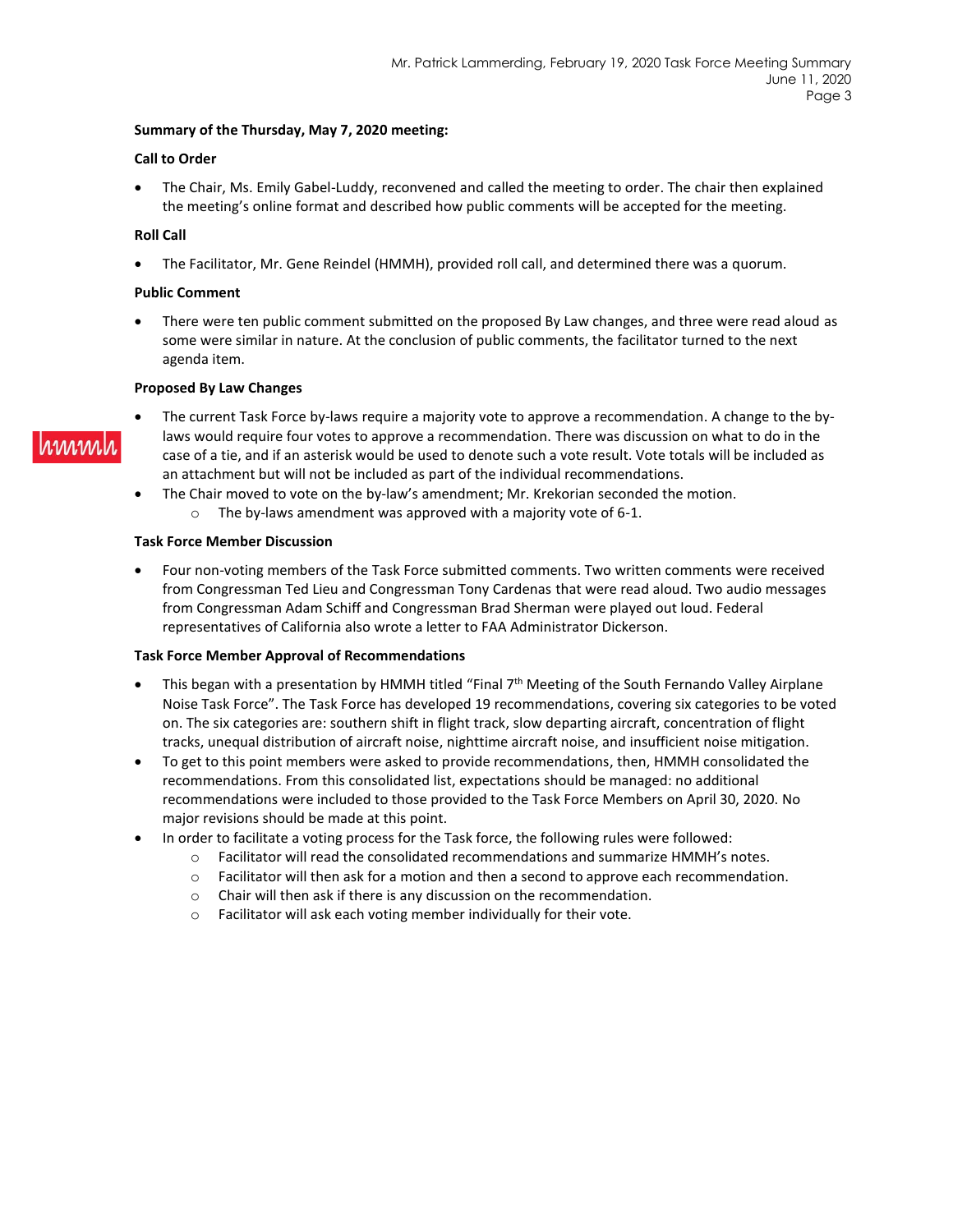| <b>Voting Member</b>        | <b>Status</b> | <b>City of Burbank</b><br>Mayor | City of Burbank | City of        | City of   | <b>Office of Council</b> | <b>Office of Council</b><br>Council Member Glendale Pasadena Member Nury Martinez Member Paul Krekorian Member Paul Koretz Member David Ryu | Office of Council | <b>Office of Council</b> | <b>Total</b><br>Number of<br>Yes Votes |
|-----------------------------|---------------|---------------------------------|-----------------|----------------|-----------|--------------------------|---------------------------------------------------------------------------------------------------------------------------------------------|-------------------|--------------------------|----------------------------------------|
| <b>Recommendation 1</b>     | Approved      | Yes                             | Yes             | Yes            |           | Yes                      | Yes                                                                                                                                         | Yes               | Yes                      | 7                                      |
| <b>Recommendation 11</b>    | Fail          | Motion to Vote Did Not Carry    |                 |                |           |                          |                                                                                                                                             |                   |                          | $\mathbf{1}$                           |
| <b>Recommendation 2</b>     | Fail          | N <sub>o</sub>                  | No              | No             | No        | No                       | No                                                                                                                                          | Yes               | <b>No</b>                | $\mathbf{1}$                           |
| <b>New Recommendation 2</b> | Approved      | Yes                             | Yes             | Yes            | Yes       | Yes                      | Yes                                                                                                                                         | Yes               | Yes                      | s                                      |
| <b>Recommendation 3</b>     | Approved      | Yes                             | Yes             | Yes            | Yes       | <b>No</b>                | Yes                                                                                                                                         | Yes               | Yes                      | 7                                      |
| <b>Recommendation 10</b>    | Fail          | No                              | <b>No</b>       | No             | <b>No</b> | Yes                      | <b>No</b>                                                                                                                                   | <b>No</b>         | No.                      | 1                                      |
| <b>Recommendation 4</b>     | Approved      | Yes                             | Yes             | Yes            | Yes       | Yes                      | Yes                                                                                                                                         | Yes               | Yes                      | 8                                      |
| <b>Recommendation 5</b>     | Approved      | Yes                             | Yes             | Yes            | Yes       | Yes                      | Yes                                                                                                                                         | Yes               | Yes                      | 8                                      |
| <b>Recommendation 6</b>     | Approved      | <b>No</b>                       | <b>No</b>       | Yes            | Yes       | <b>No</b>                | Yes                                                                                                                                         | Yes               | Yes                      | 5                                      |
| <b>Recommendation 7</b>     | Approved      | Yes                             | Yes             | Yes            | Yes       | Yes                      | Yes                                                                                                                                         | Yes               | Yes                      | 8                                      |
| <b>Recommendation 8</b>     | Fail          | No.                             | <b>No</b>       | No             | No        | <b>No</b>                | <b>No</b>                                                                                                                                   | <b>No</b>         | <b>No</b>                | 0                                      |
| <b>Recommendation 9</b>     | Approved      | Yes                             | Yes             | N <sub>0</sub> | Yes       | Yes                      | Yes                                                                                                                                         | Yes               | Yes                      | $\overline{\phantom{a}}$               |
| <b>Recommendation 12</b>    | Approved      | Yes                             | Yes             | Yes            | Yes       | Yes                      | Yes                                                                                                                                         | Yes               | Yes                      | 8                                      |
| <b>Recommendation 13</b>    | Approved      | Yes                             | Yes             | Yes            | Yes       | Yes                      | <b>Yes</b>                                                                                                                                  | Yes               | Yes                      | 8                                      |
| <b>Recommendation 14</b>    | Approved      | Yes                             | Yes             | Yes            | Yes       | Yes                      | Yes                                                                                                                                         | Yes               | Yes                      | 8                                      |
| <b>Recommendation 15</b>    | Approved      | Yes                             | Yes             | Yes            | Yes       | Yes                      | Yes                                                                                                                                         | Yes               | Yes                      | 8                                      |
| <b>Recommendation 16</b>    | Approved      | Yes                             | Yes             | Yes            | Yes       | Yes                      | Yes                                                                                                                                         | Yes               | <b>Yes</b>               | 8                                      |
| <b>Recommendation 17</b>    | Approved      | Yes                             | Yes             | Yes            | Yes       | Yes                      | Yes                                                                                                                                         | Yes               | Yes                      | 8                                      |
| Amended Recommendation 17   | Approved      | Abstain                         | Abstain         | Yes            | Yes       | Yes                      | Yes                                                                                                                                         | Yes               | Yes                      | 6                                      |
| <b>Recommendation 18</b>    | Approved      | Abstain                         | Abstain         | Abstain        | Yes       | Yes                      | Yes                                                                                                                                         | Yes               | Yes                      | 5                                      |
| <b>Recommendation 19</b>    | Approved      | Yes                             | Yes             | Yes            | Yes       | Yes                      | Yes                                                                                                                                         | Yes               | Yes                      | 8                                      |

#### The voting process began. Results of all votes are included in **[Figure 1](#page-3-0)**.

## hinnin

## <span id="page-3-0"></span>*Figure 1. Voting Results on BUR Task Force Recommendations*

A summary of discussions during the process is also included in this section. The first recommendations involved the Southern Shift of Flight Tracks.

**Recommendation 1**: Immediately restore the BUR Runway 15 departure flight tracks to 2007 conditions without implementing a new procedure.

**Recommendation 11**: Maintain current dispersion for BUR departures rather than moving the southernmost departures to more northerly flight routes.

- Both Recommendation 1 and 11 were grouped together because they are contradictory in nature.
- Mr. Koretz moved to vote on Recommendation 1; Ms. Springer seconded the motion.
- Mr. Sanchez moved to vote on Recommendation 11; there was no second. The motion on recommendation 11 failed.

#### **Members voted on Recommendation 1. The recommendation was approved with a unanimous vote of 7 to 0 1 .**

**Recommendation 2**: Design and implement an "open" Standard Instrument Departure (SID) procedure using waypoints along the 101 Freeway for Runway 15 departures from BUR.

- Discussion of this recommendation focused on community groups goals to increase dispersion of flight tracks, and if it would be feasible to design and implement an open SID designed for maximum dispersion for Runway 15 departures. The facilitator (Mr. Reindel) noted that effectively an open SID already exists because of how ATC already control aircraft when they turn to different headings. A question was raised to clarify the recommendation as written. Mr. Reindel restated that what an open SID would do, is still create dispersion, but not as much as you have today, or in 2007. It would not be a full instrument departure (which would be a very concentrated flight path) and it would not be as dispersed as a simply controllerbased procedure. The way the recommendation is written now, ATC would not allow aircraft to go south beyond certain way points. Dispersion would be north of the waypoints. The Task Force continued discussion about flights with the waypoint at the 101 potentially going too far south. An understanding was reached on the differences between Recommendation 1 and Recommendation 2. Recommendation 2 would not be a concentrated path, it would be more concentrated than now, but still a dispersed path. The intent of the procedure would be to eliminate all flight paths south of the 101.
	- o Mr. Koretz moved to vote on Recommendation 2 as written; Ms. Springer seconded the motion.

<sup>&</sup>lt;sup>1</sup> The City of Pasadena was not present for this vote.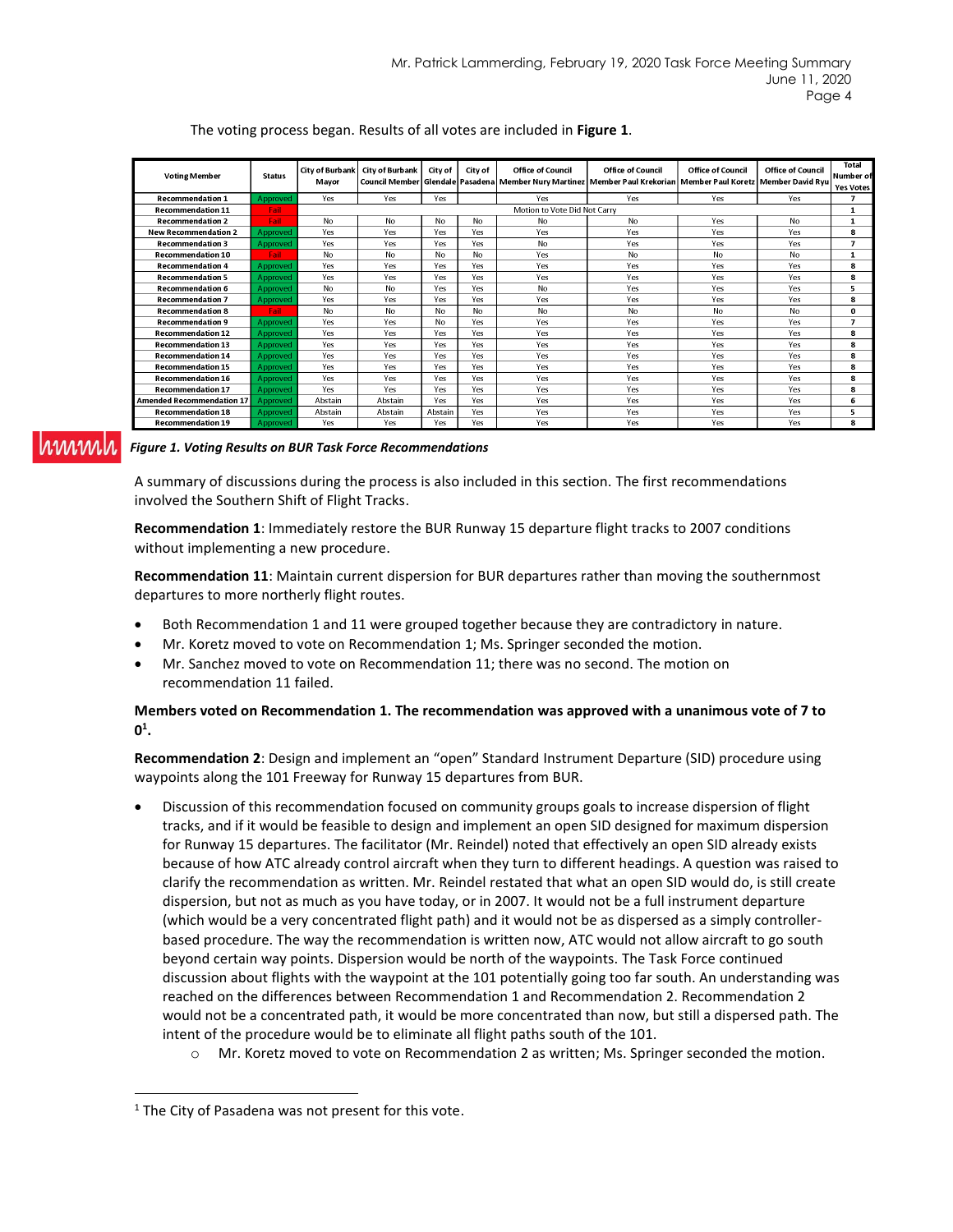- $\circ$  A question was then asked to elaborate on the issues (elevation of waypoints and required separation) the FAA has regarding arrivals to Runway 8.
- $\circ$  The facilitator confirmed that the FAA has stated that maintaining separation of aircraft is required, which is one of the reasons the aircraft do not immediately turn north. The 101 does not provide the separation the FAA would like to ensure that every operation would have the required separation using that procedure. If you move the waypoints to the south then the FAA believe you can get the separation. You need 3 nm of lateral separation and 1,000 feet vertical separation and the problem with this proposal is there is not 3 nm of lateral separation.
- Discussion continued on not trying to move flights to new communities but trying to say that some communities have faced this noise before and how to shift southern flight tracks from over high elevated communities that are more impacted to lower elevations.
- Task Force members discussed a potential amendment to the recommendation. Mr. Reindel recommended the Task Force should vote on Recommendation 2 first and then make a motion as a substitute to Recommendation 2.
- Further clarifying information on the nature of the recommendation was provided, including that the recommendation is clear; it would be attempting to have no aircraft fly south of the 101. Which means by default it would create a concertation of flights along the 101 and north of the 101 that currently do not exist.
- Ms. Gabel-Luddy: "Is there any further comment or discussion on this item?"
- Ms. Springer: "Is there a motion for Recommendation 2 as written?"

เทาพบ

o Ms. Gabel-Luddy: "There is a motion to adopt Recommendation 2 as written."

## **Members voted on Recommendation 2: the recommendation was not approved with a majority no vote of 7 to 1.**

**New Recommendation 2**: "The Task Force opposes the FAA proposed changes to SLAAP2 and OROSZ3 as written and to design and implement a procedure designed for maximum dispersal for Runway 15 departures at BUR airport."

- Mr. Krekorian proposed a new Recommendation 2. This recommendation is that the Task Force opposes the FAA proposed changes to SLAAP2 and OROSZ3 as written and to design and implement a procedure designed for maximum dispersal for Runway 15 departures at BUR airport.
	- o Mr. Koretz seconded the new Recommendation 2.
- This recommendation would oppose the new procedures that would cement the southern shift over the hills and would put the onus on the FAA to design departure procedures to achieve what the Task Force members and public are requesting: dispersal of flights so no one has to take the majority of flights. By maximizing dispersion, it helps alleviate the burden of one community.
	- $\circ$  Mr. Reindel commented that this recommendation does not directly contradict with any other recommendations, however there are some recommendations to be voted on that discuss those procedures.
- Because Recommendation 2 was now voted off the table, this motion became "new Recommendation 2".

## **Members voted on the new Recommendation 2: the recommendation was approved with a unanimous vote of 8 to 0.**

**Recommendation 3**: Design and implement a modified RNAV (Required Navigation) procedure for Van Nuys Airport (VNY) Runway 16R that results in earlier turns of departing flights and allow a greater percentage of the departing flight tracks to be over the uninhabited Sepulveda Basin as is the case when using the 2.2 DME departure procedure at VNY

- Mr. Koretz moved to vote on Recommendation 3; Mr. Najarian seconded the motion.
- Mr. Greif provided a brief history to explain the issue to members.
- An amendment was offered to make a change to Recommendation 3, the modification would add language saying, "to immediately stop the use of the procedure with the PPPRY Waypoint".
- The amendment was accepted.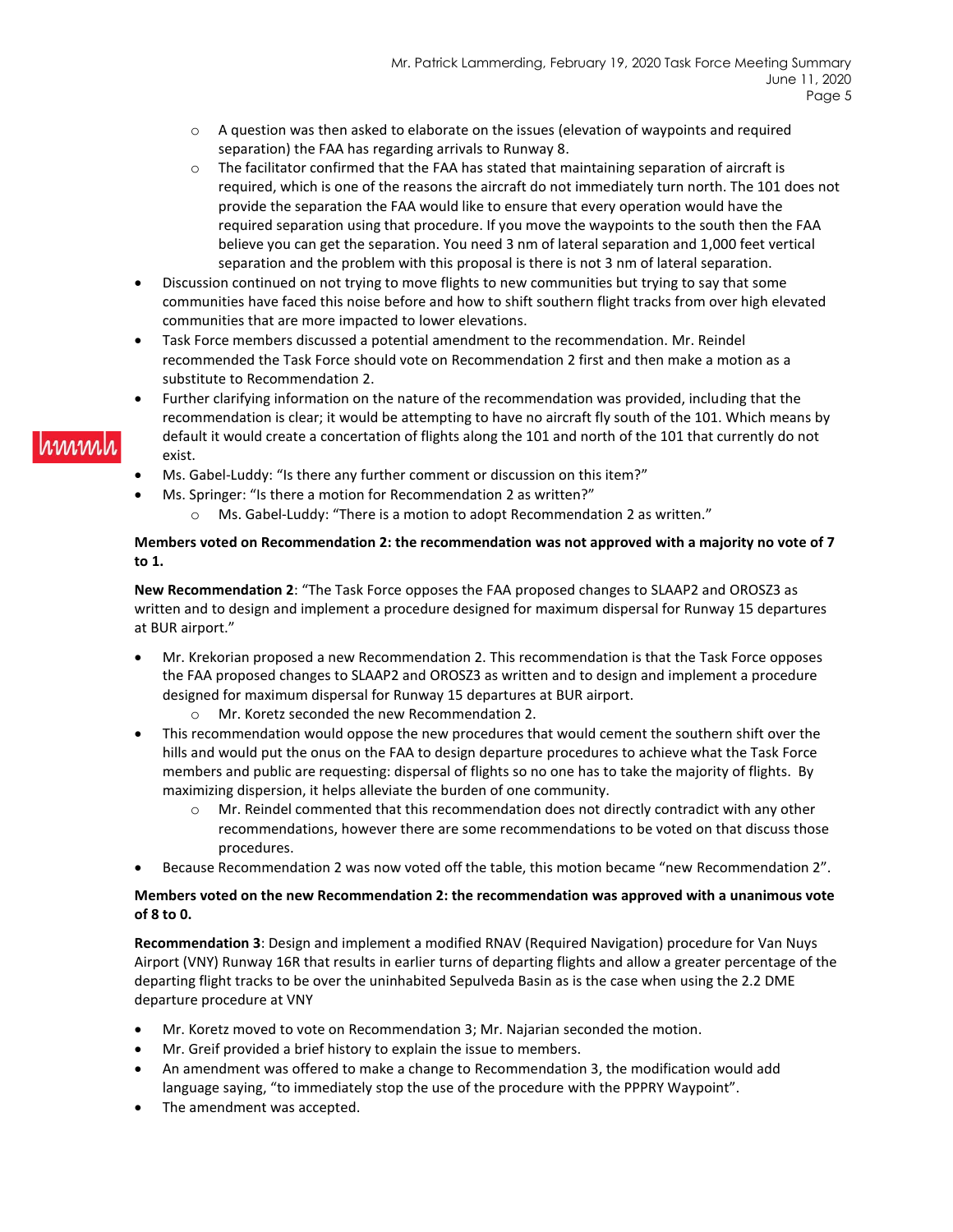• A question was asked about Recommendation 4 which would be to increase the climb gradient, a Task Force member asked what would be the projected elevation of those flights over Victory Boulevard and the noise implication? Mr. Reindel stated that analysis has not been completed at this time. The Task Force turned back to the amended Recommendation 3.

## **Task Force Members voted on the amended Recommendation 3: the recommendation was approved with a majority vote of 7 to 1.**

**Recommendation 10:** Maintain current dispersion for Van Nuys Airport (VNY) departures to the south crossing over Victory Boulevard and over the Sepulveda Basin rather than moving the southernmost departures to more northerly paths.

• Mr. Sanchez moved to vote on Recommendation 10; Ms. Springer seconded the motion.

## **Task Force Members voted on Recommendation 10: the recommendation was not approved, with a majority no vote of 7 to 1.**

**Recommendation 4:** In the near term, increase the climb gradient for aircraft departure procedures at BUR and VNY to above 500 feet per nautical mile.

# rinnin

- Ms. Springer moved to vote on Recommendation 4; Mr. Koretz seconded the motion.
- Task Force members discussed the nature of NADP flight paths, climb gradients, and the need for FAA waivers on flights with a 500 foot / nm climb gradient.
- Mr. Krekorian moved that Recommendation 4 be amended to read "In the near term increase the climb gradient for aircraft departure procedures at Hollywood Burbank Airport and Van Nuys Airport to the maximum allowable immediately and expedite any waivers required to exceed 500 feet/nm."
- Mr. Greif seconded the motion.
- The nature of the amendment was discussed, and what impacts the noise in neighborhoods near the airport would be, as well as how to determine what the optimum climb gradient would be. The need for FAA waivers was further discussed and it was confirmed that what the FAA told the Task Force is there is a waiver requirement of 500 feet. Discussion concluded that the recommendation is proposing the maximum up to the restraint, but ultimately discussions with the FAA will still occur.

## **Members voted on the amended Recommendation 4: the recommendation was approved with a unanimous vote of 8 to 0.**

**Recommendation 5:** Conduct a study to determine how to obtain the lowest noise levels from aircraft departures from Hollywood Burbank Airport (BUR) Runway 15 and Van Nuys Airport (VNY) Runway 16R in the South San Fernando Valley communities through increased climb gradients, noise abatement departures profile (NADP) procedures, de-rated takeoff procedures, or a combination of the three alternatives.

- o HMMH has added text to the recommendation "and implement the best procedure(s) based on the study findings.
- Ms. Springer moved to vote on Recommendation 5; Mr. Najarian seconded the motion.
- Discussion was had about the added language, specifically that had Recommendation 4 not been approved, the additional language would have been critical. A suggestion was made to strike the added language. Mr. Koretz stated the Task Force should acknowledge the fact that a study is a long-term fix and will not provide immediate or midterm relief and it could be 2-3 years before we get a study back.
- Mr. Reindel confirmed that studies like a noise and land use compatibility (Part 150) studies can take 1-3 years. Additionally, a more focused study that is not a Part 150, could probably take 1 year to 18 months.
- Members agreed to vote on Recommendation 5 without the addition of the HMMH provided language.

#### **Members voted on Recommendation 5: the recommendation is approved with a unanimous vote of 8 to 0.**

**Recommendation 6:** Replace current NextGen aircraft procedures at Hollywood Burbank Airport (BUR) and Van Nuys Airport (VNY) with procedures that provide better dispersion of flight tracks, such as "open" departures and diverse vector area (DVA) procedures.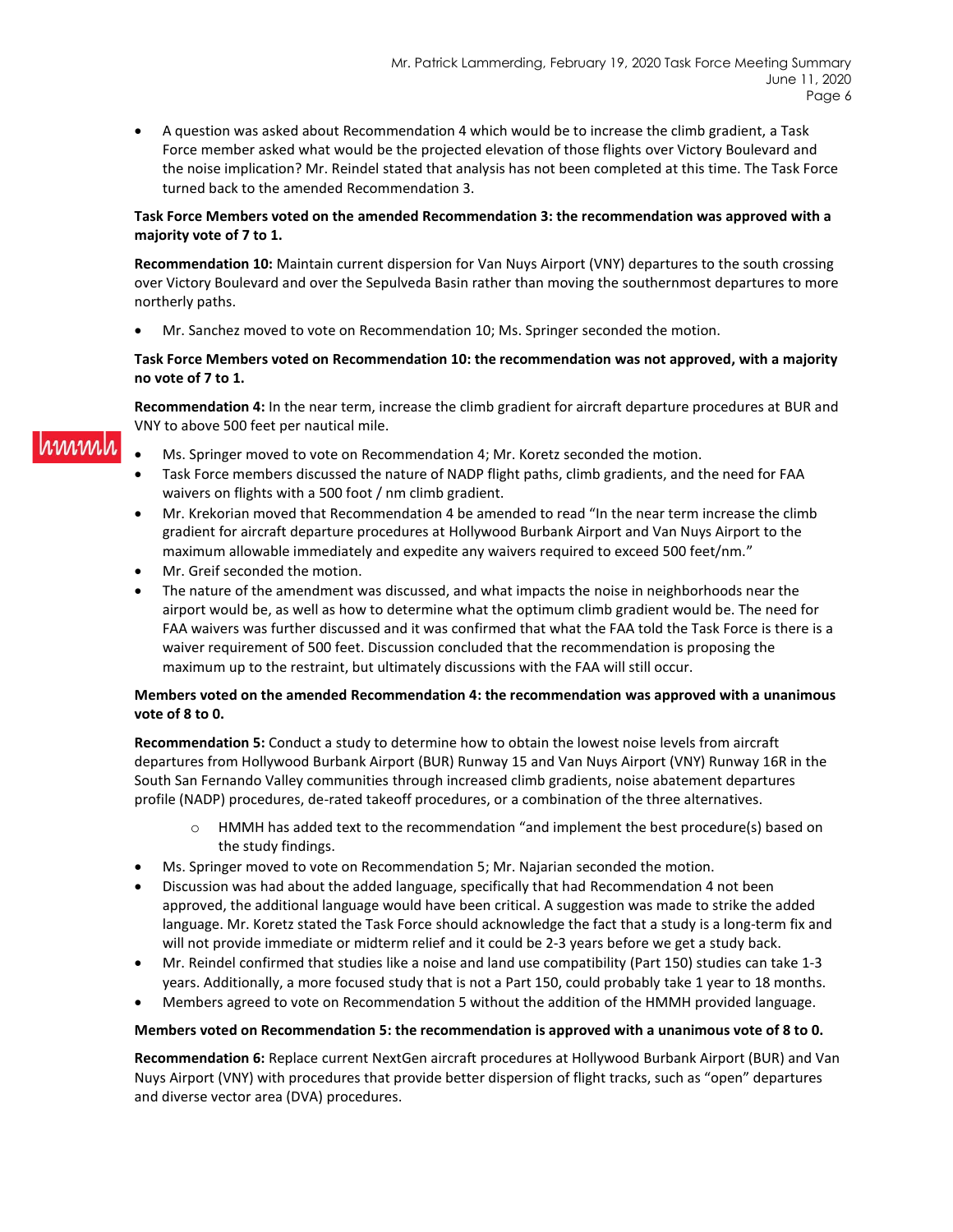- Mr. Najarian moved to vote on Recommendation 6; Mr. Koretz seconded the motion.
	- $\circ$  Members discussed concentration of flight paths and the wording of the recommendation and how the recommendation interacts with Recommendation 1 and the change to r\Recommendation 2. Concerns were expressed about how the FAA is currently saying certain recommendations are difficult or impossible to do. Mr. Reindel commented that it is still fine to recommend procedures that the FAA has already commented on. Open SID, NextGen, and satellite navigation was further discussed. Ultimately, it is going to be clear to the FAA and other entities responsible for implementation - that it is not just the recommending measure they need to review it is also the supporting recommendations made by the Task Force that accompany the recommendations so the FAA can see what was intended; and then attempt to solve the problem(s).

#### **Members voted on Recommendation 6: the recommendation was approved with a majority vote of 5 to 3.**

**Recommendation 7:** Provide for Instrument Flight Rules (IFR) procedures for aircraft to arrive all runways at Hollywood Burbank Airport (BUR).

o Mr. Tornek moved to vote on Recommendation 7; Ms. Springer seconded the motion.

#### **Members voted on Recommendation 7: the recommendation is approved with a unanimous vote of 8 to 0.**

**Recommendation 8:** Implement preferential runway use plans at both Hollywood Burbank Airport (BUR) and Van Nuys Airport (VNY) to have aircraft depart directly to the north when winds allow for aircraft to depart the northerly aligned runways.

• Mr. Greif moved to vote on Recommendation 8; Ms. Springer seconded the motion.

hinni

- Mr. Sanchez expressed concern that the Task Force appears to be recommending moving flight paths to the north San Fernando Valley, which only has one voting member and one advisory member on the Task Force. The reason for this concern is informed by letters from Council Member Monica Rodriguez and Assemblywoman Luis Reza, who submitted letters against Recommendation 8. The City of San Fernando also opposed the recommendation. None of those organizations have a vote in the Task Force. He further stated how potentially moving flights to the north would only hurt areas in the South San Fernando Valley that are already burdened with many issues from bad land use decisions. These socio-economic concerns were discussed, and Mr. Sanchez urged the Task Force to vote no on Recommendation 8.
- Mr. Krekorian agreed, and stated he shares the concerns expressed by Mr. Sanchez that it is not acceptable to take one neighborhoods problem and shove it onto another neighborhood and he also would not support Recommendation 8.
- Mr. Tornek agreed that the Task Force cannot ignore the social justice issues and the environmental degradation that happens in that part of the valley and even though he was one of the people initially advocating for the recommendation, after analysis and discussion he will not support the recommendation.
- Discussion continued and Task Force members agreed they want to avoid doing exactly what the FAA did to the southern communities. To further the conversation on flight tracks, the facilitator reminded the Task Force that there is a Recommendation 17 yet to be voted on which is a Part 150 update. In a Part 150 update preferential runway use programs can be analyzed and considered.
- Task Force members agreed with Mr. Reindel's suggestion in considering runway usage as part of the Part 150 study makes sense. This way, nothing would be changed unexpectedly on a community that has not been at the table or a part of the process. It was further agreed that studying equitable distribution with public input and consideration of all the environmental, noise and social justice impacts should be considered.
- Mr. Sanchez moved to disapprove Recommendation 8; Mr. Tornek seconded the motion.

#### **Members voted on disapproving Recommendation 8: the recommendation was not approved with a unanimous vote of 8 to 0.**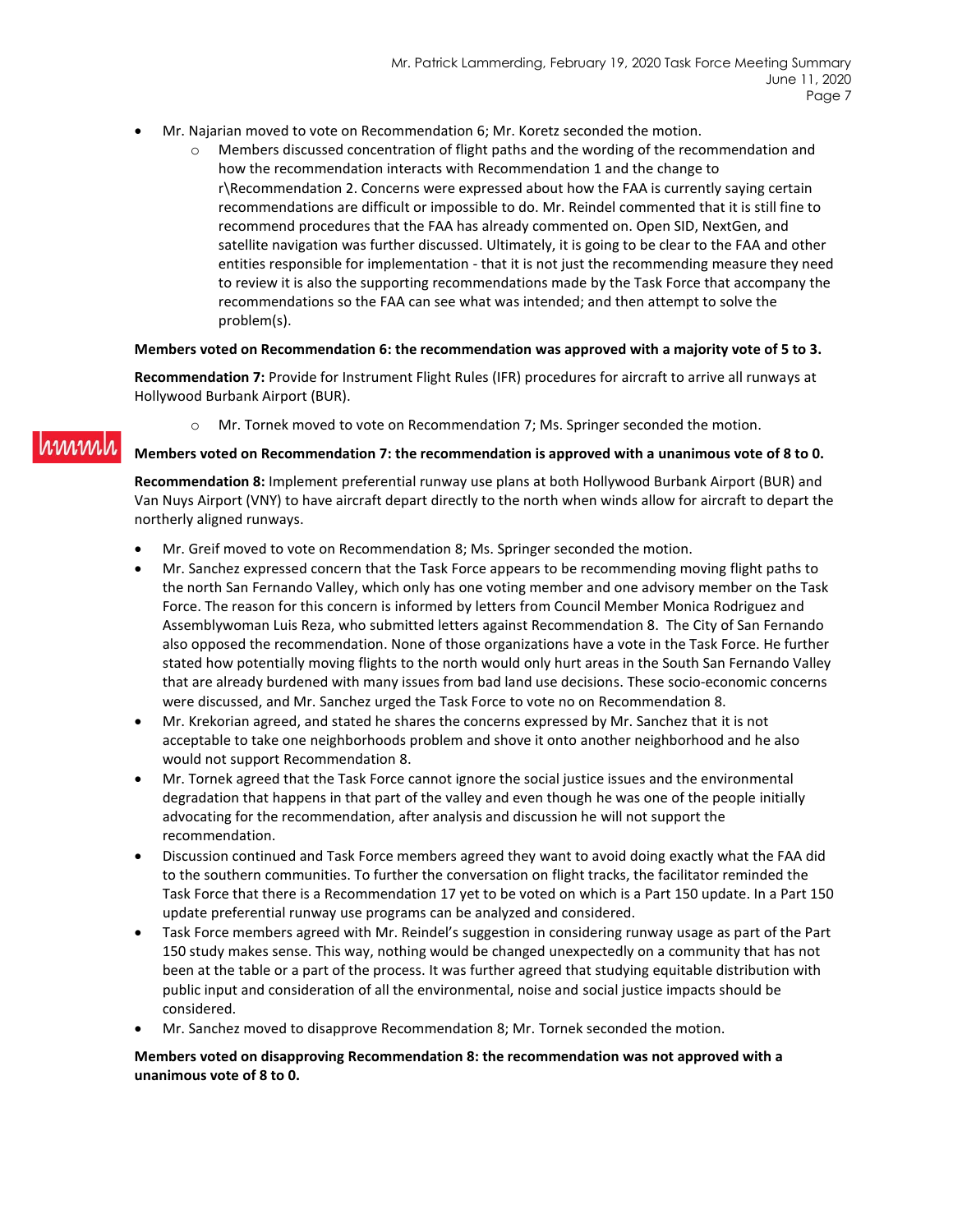**Recommendation 9:** Create "open" Standard Instrument Departure (SID) Procedures at Hollywood Burbank Airport (BUR) for Runway 8, Runway 26 and Runway 33 mimicking the ELMOO NINE conventional procedure.

- Mr. Krekorian moved to vote on Recommendation 9; Mr. Koretz seconded the motion.
- Task Force members discussed how this recommendation incorporates previously received specific recommendations such as increase the utilization of ELMOO 9, as well as allow for eastbound departures to use Runway 8 and adopt an enforceable process to ensure meaningful reduction of Runway 15 departures as a whole.
	- o Mr. Reindel stated his understanding is that the existing procedure for ELMOO9 is limited by aircraft that can use that procedure. So, this recommendation would develop a new procedure to mimic the ELMOO9. Mr. Krekorian asked if the idea would be an RNAV that would still be the same general route so that the banking would go to the east instead of the west for Runway 15 departures. Mr. Reindel confirmed that is the intent of the recommendation.
- Ms. Gabel-Luddy commented that with her ten years of experience with take-offs, and landings BUR that the recommendation as stated is fine, noting that eastbound departures over 12,500 pounds the FAA will not agree to.
- **Members voted on Recommendation 9: The recommendation was approved with a majority vote of 7 to**  rinnni **1.**
	- Mr. Krekorian moved to add Runway 15 to Recommendation 9.
	- Ms. Gabel-Luddy confirmed with airport staff they do not believe this would cause conflicts with landing at LAX. The amendment was adopted, and the Chair agreed to add Runway 15 to Recommendation 9.

## **Recommendations 12-16:**

- Mr. Greif asked if the Task Force would support a motion to consolidate or take up together Recommendations 12, 13, 14, 15 and 16? This is because they all appear to be non-controversial.
- The Chair took a vote, 7 members agreed to combined Recommendations 12, 13, 14, 15 and 16.
- Mr. Greif moved to vote on recommendations 12, 13, 14, 15 and 16 combined; Mr. Krekorian seconded the motion.
- Mr. Tornek noted before voting on Recommendation 15 that everyone should know for the record that without additional federal funding, the noise abatement investments required in the recommendation would financially break the airport. The assumption is that the airport would have to apply for federal assistance to implement these abatement procedures to upgrade the homes. While he stated his support for the measure, it should be known federal funding is needed, or it would not financially feasible for the airport to sustain it.
- Ms. Gabel-Luddy confirmed a clarifying note will be added to Recommendation 15 stating federal funding is needed to fully implement a program.
- Mr. Krekorian commented that there are congressional representative as non-voting members on the Task Force. He continued that The Task Force should ask the federal representative to request federal funding for mitigation measures. This would be an important deliverable for the neighborhoods that have been impacted by this noise shift. He finished by stating the Task Force should formally ask their representatives in Congress and the Senate to seek such funding.
- The members discussed the idea of signing a joint letter from all of us. This letter would carry a lot of weight to get something like receiving federal funding accomplished. Ms. Gabel-Luddy and Mr. Tornek agreed to follow up with drafting a letter and will provide it to the Task Force.

## **Members voted on Recommendations 12-16: the recommendations were approved with a unanimous vote of 8 to 0.**

**Recommendation 17:** Maintain and update when and if necessary the Noise Exposure Map (NEM) and Noise Compatibility Program (NCP) at Hollywood Burbank Airport (BUR) and Van Nuys Airport (VNY) in order to continue to provide noise mitigation to all potentially eligible property owners and continue to monitor the aircraft operations and associate noise levels throughout the San Fernando Valley communities, and for each airport to include a consideration of preferential runway use analysis within their next Part 150 updates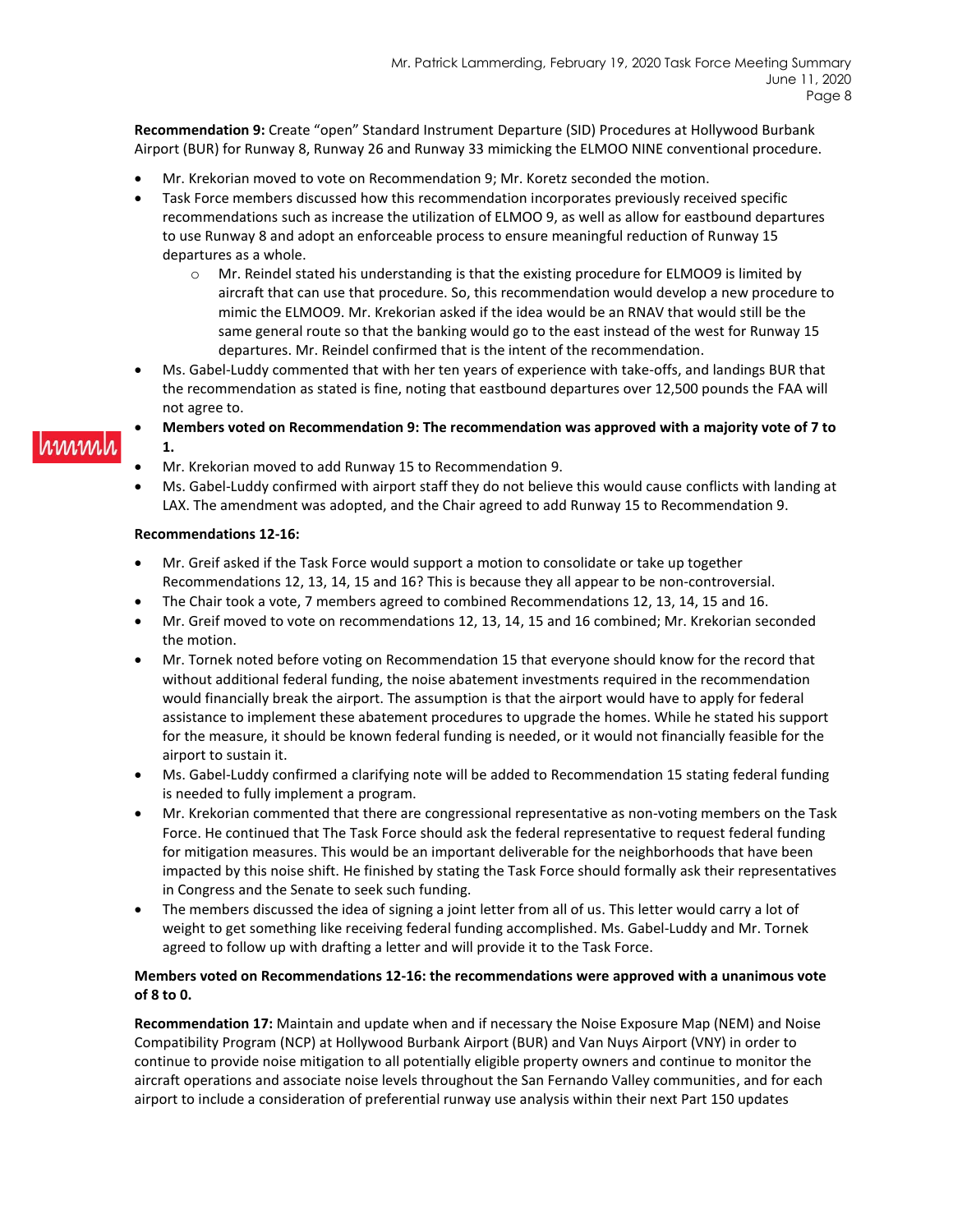- Task Force members and the facilitator discussed the language to be included in the recommendation to specifically request that preferential runway use be evaluated in the next Part 150 updates for BUR and VNY. This language would be added based on the discussion that occurred before the voting on Recommendation 8.
- Mr. Reindel advised the Task Force that when evaluating effects of modifying the preferential runway use program at those airports during a Part 150 study, the airport must show the effect it would have on the CNEL contours and if you would be subjecting more people or fewer people to CNEL noise levels.
- Task Force members also agreed to amend the recommendation to remove the "south" from South San Fernando Valley, and simply state the San Fernando Valley.
- Mr. Greif moved to vote on the amended recommendation; Mr. Koretz seconded the motion.

## **Members voted on amended Recommendation 17: the recommendation was approved with a unanimous vote of 8 to 0.**

**Recommendation 18:** Create a Citizen's Advisory Committee at Hollywood Burbank Airport (BUR) to address community concerns throughout the South San Fernando Valley.

- Mr. Krekorian moved to vote on Recommendation 18; Mr. Koretz seconded the motion.
- Mr. Sanchez proposed an amendment to Recommendation 18: remove south, it should include all of San Fernando Valley.
- Mr. Krekorian and Mr. Koretz agree to remove south.
- Members discussed the need for abstention votes because this recommendation would have to go to the airport authority to ultimately decide and implement.

## **Members voted on amended Recommendations 18: the recommendation was approved with a majority vote of 5 to 0, with 3 abstentions.**

**Recommendation 19:** Require the Federal Aviation Administration (FAA) to respond to community and Airport requests and provide post implementation results from NextGen aircraft procedures including the implementation of the Southern California Metroplex and future implementations and all supporting documents, the Noise Screen that was provided to Benedict Hills in about January 2018, and all documents requested under the Freedom of Information Act.

- Mr. Krekorian moved to vote on Recommendation 19; Mr. Tornek seconded the motion.
- Members discussed including the addition of requesting a 45 day or quarterly updates to give a specific timeframe for responses.
- Mr. Reindel mentioned that in FOIA requests there is a certain amount of time to respond and that the FAA prefers to go through FOIA to request information so there is a paper trail for them for what was released and to whom.
- Mr. Krekorian stated that this is not meant to be an aspirational request, it is not meant to be referred to requests in the future, it is designed to ensure the FAA provides documents we as a Task Force and some of us individually have asked for many times. It was not meant to be future documents but also to turn over what we have asked for in previous requests.
- Discussion continued on previous FOIA requests, and what language to add into the recommendation to make it clear that the Task Force would like responses and information expeditiously.
- The Vice Chair and the Chair agree to add in "quarterly responses" to the recommendation.

## **Members voted on amended Recommendation 19: the recommendation was approved with a unanimous vote of 8 to 0.**

- The voting on recommendations concluded.
- Mr. Koretz stated we should be clear the Task Force is not disbanding. He continued that, as a body, the Task Force should exist until problems are solved.
- Mr. Krekorian agreed with Mr. Koretz and discussed the need to check the bylaws of the Task Force and if they provide for any sunset or termination date. He stated that if it was intended as a motion by Mr.

## ımmı